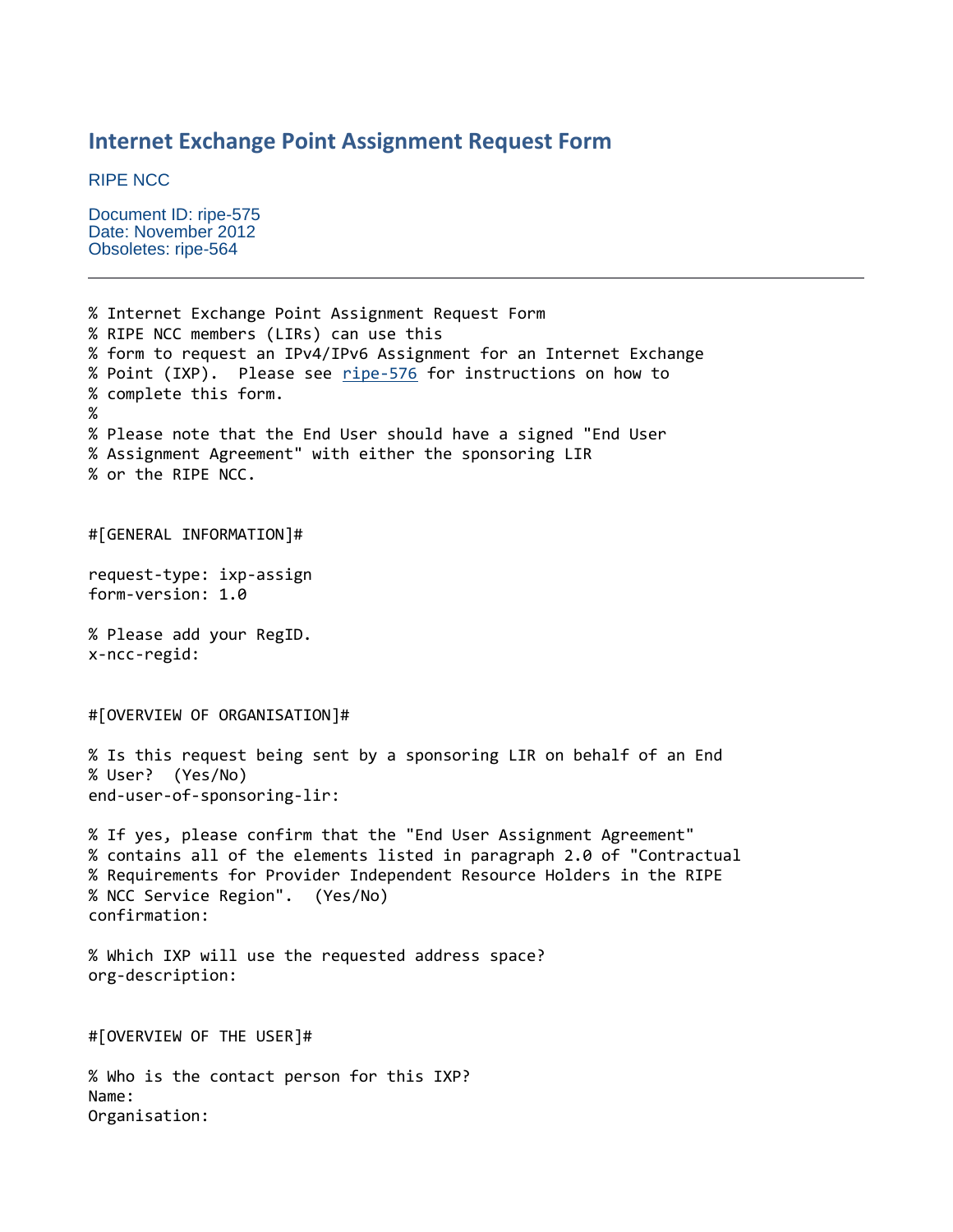Country: Phone: Email:

## #[EXISTING ADDRESS SPACE USAGE]#

% If the IXP has any IPv4 ranges(s) for their peering LAN, list them % below. If any such space is being returned, then the return date % should be specified. subnet-ipv4:

% If the IXP has any IPv6 assignments, list them below. subnet-ipv6:

% The next two sections (IPv4 and IPv6) will give us an overview of % the detailed usage of the resources. Please fill in only the % relevant section as per the resource being requested and remove the % section that is not applicable.

#[IPv4 ADDRESS SPACE USAGE]# % How will the IXP use the requested IPv4 address space? % % ADDRESSING PLAN % % Subnet Immediate Intermediate Entire Purpose % size (/nn) Requirement Requirement Period subnet: totals: number-of-subnets: #[IPv6 ADDRESS SPACE USAGE]# % How will the IXP use the requested IPv6 address space? % % ADDRESSING PLAN % % Subnet Within Within Within Purpose % size (/nn) 3 months 1 year 2 years subnet:

## #[SUPPLEMENTAL COMMENTS]#

% Please add more information if you think it will help us understand % this request. You can attach a network diagram or other relevant % supporting documentation. If the IXP has an online list of members,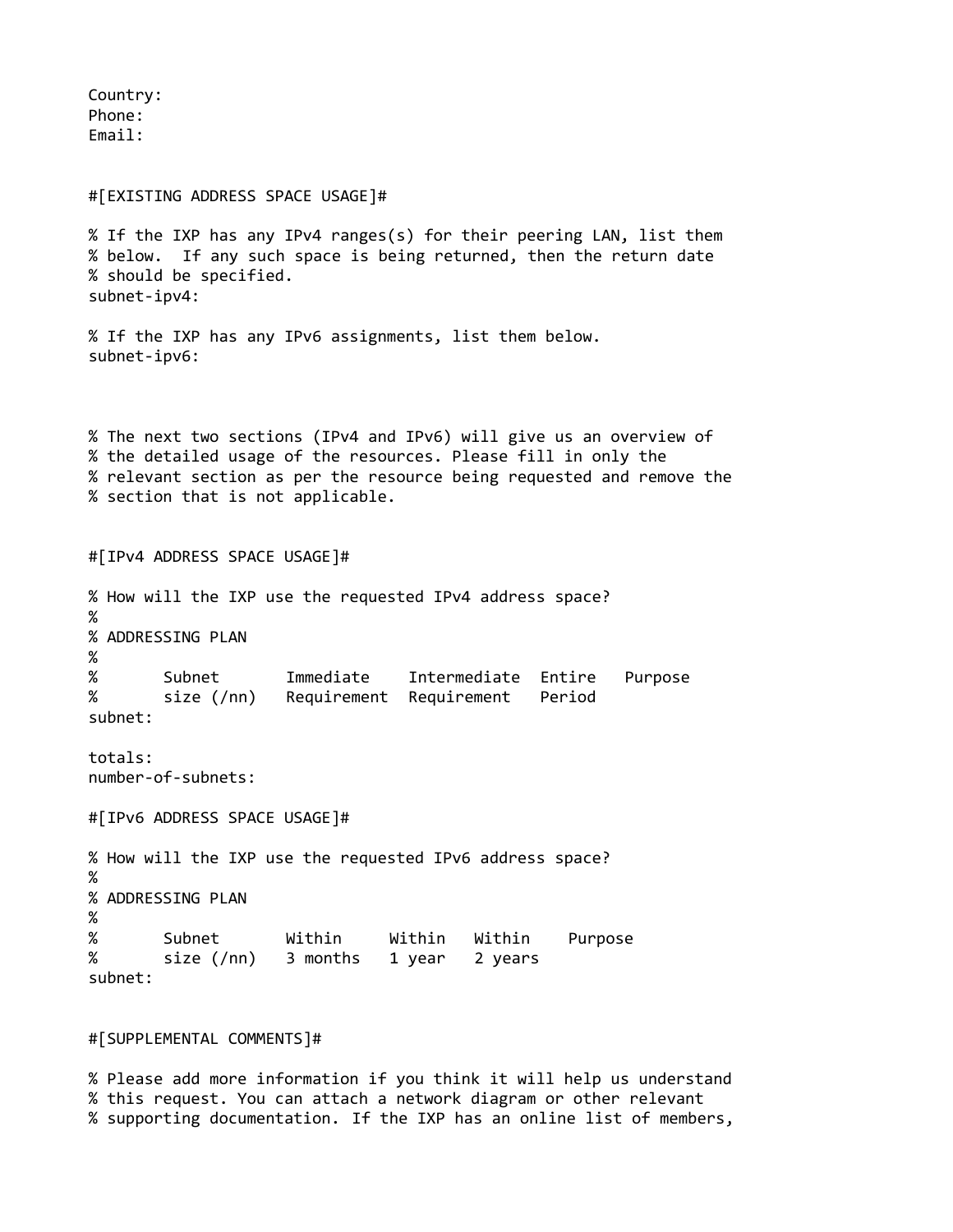% please add the URL below.

<add more information>

#[SUPPORTING DOCUMENTATION]#

% If this request is being sent by a sponsoring LIR on behalf of an % End User, please attach a copy of the signed "End User Assignment % Agreement" and the company registration papers of the End User.

% Have you attached any files/documents to this request? (Yes/No) file-attached:

#[IPv4 DATABASE TEMPLATE]#

% If you are requesting IPv4, complete this IPv4 database template. % If you are not requesting IPv4, please remove this IPv4 database % template.

| inetnum:    | <leave empty=""></leave>                                  |  |  |  |
|-------------|-----------------------------------------------------------|--|--|--|
| netname:    | <add netname=""></add>                                    |  |  |  |
| descr:      | <add ixp="" name="" organisation=""></add>                |  |  |  |
| country:    | <add code="" country=""></add>                            |  |  |  |
| org:        | <add org-id=""></add>                                     |  |  |  |
| $admin-c$ : | <add administrative="" contact="" nic-hdl="" of=""></add> |  |  |  |
| tech-c:     | <add contact="" nic-hdl="" of="" technical=""></add>      |  |  |  |
| status:     | ASSIGNED PI                                               |  |  |  |
| $mnt-by:$   | RIPE-NCC-END-MNT                                          |  |  |  |
|             | mnt-lower: RIPE-NCC-END-MNT                               |  |  |  |
| $mnt-by:$   | <add mntner="" name=""></add>                             |  |  |  |
| mnt-routes: | <add mntner="" name=""></add>                             |  |  |  |
|             | mnt-domains: <add mntner="" name=""></add>                |  |  |  |
| changed:    | hostmaster@ripe.net                                       |  |  |  |
| source:     | <b>RIPE</b>                                               |  |  |  |

#[IPv6 DATABASE TEMPLATE]#

% If you are requesting IPv6, complete this IPv6 database template. % If you are not requesting IPv6, please remove this IPv6 database % template.

| inet6num:   |                                                           |
|-------------|-----------------------------------------------------------|
|             | <leave empty=""></leave>                                  |
| netname:    | <add netname=""></add>                                    |
| descr:      | <add ixp="" name="" organisation=""></add>                |
| country:    | <add code="" country=""></add>                            |
| org:        | <add org-id=""></add>                                     |
| $admin-c$ : | <add administrative="" contact="" nic-hdl="" of=""></add> |
| tech-c:     | <add contact="" nic-hdl="" of="" technical=""></add>      |
| status:     | ASSIGNED PI                                               |